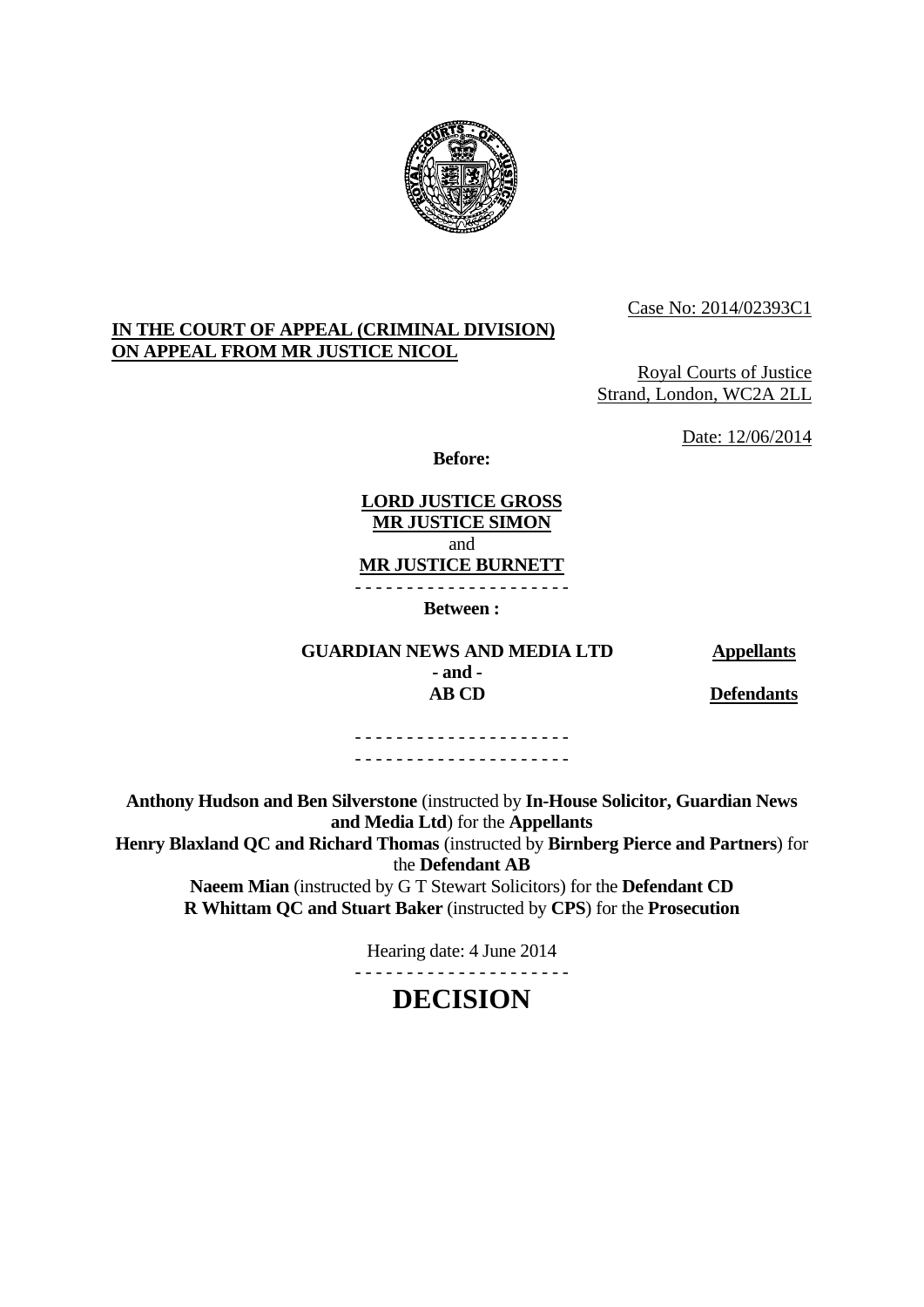## LORD JUSTICE GROSS:

### INTRODUCTION

- 1. Today, we give our Decision on the recent appeal of the media, accompanied by a brief overview. This is not our Judgment; our Judgments (plural, as will be explained presently) have been reserved and will be given in due course.
- 2. The Rule of Law is a priceless asset of our country and a foundation of our Constitution. One aspect of the Rule of Law – both a hallmark and a safeguard - is open justice, which includes criminal trials being held in public and the publication of the names of defendants. Open justice is both a fundamental principle of the common law and a means of ensuring public confidence in our legal system; exceptions are rare and must be justified on the facts. Any such exceptions must be necessary and proportionate. No more than the minimum departure from open justice will be countenanced.
- 3. These principles as to open justice were essentially not in dispute before us. However, it was also common ground that there are exceptions. For example, as rightly accepted by Mr. Hudson (for the media), the Court has a common law power to hear a trial (or part of a trial) in private ("*in camera*"). The Court does not require a party to destroy the right it is seeking to assert or protect as the price of its vindication. We detect no difference of substance in this connection between the common law and Art. 6 of the European Convention of Human Rights ("ECHR").
- 4. National security is itself a national interest of the first importance and the *raison d' etre* of the Security and Intelligence Agencies ("the Agencies"), who themselves operate within a framework of law and oversight. For the Agencies to operate effectively, at least much of their work is secret and must remain so as a matter of necessity. From time to time, tensions between the principle of open justice and the needs of national security will be inevitable.
- 5. As is well-established in our law, these tensions are resolved along the following lines:
	- i) Considerations of national security will not *by themselves* justify a departure from the principle of open justice.
	- ii) Open justice must, however, give way to the yet more fundamental principle that the paramount object of the Court is to *do* justice; accordingly, where there is a serious possibility that an insistence on open justice in the national security context would frustrate the administration of justice, for example, by deterring the Crown from prosecuting a case where it otherwise should do so, a departure from open justice may be justified.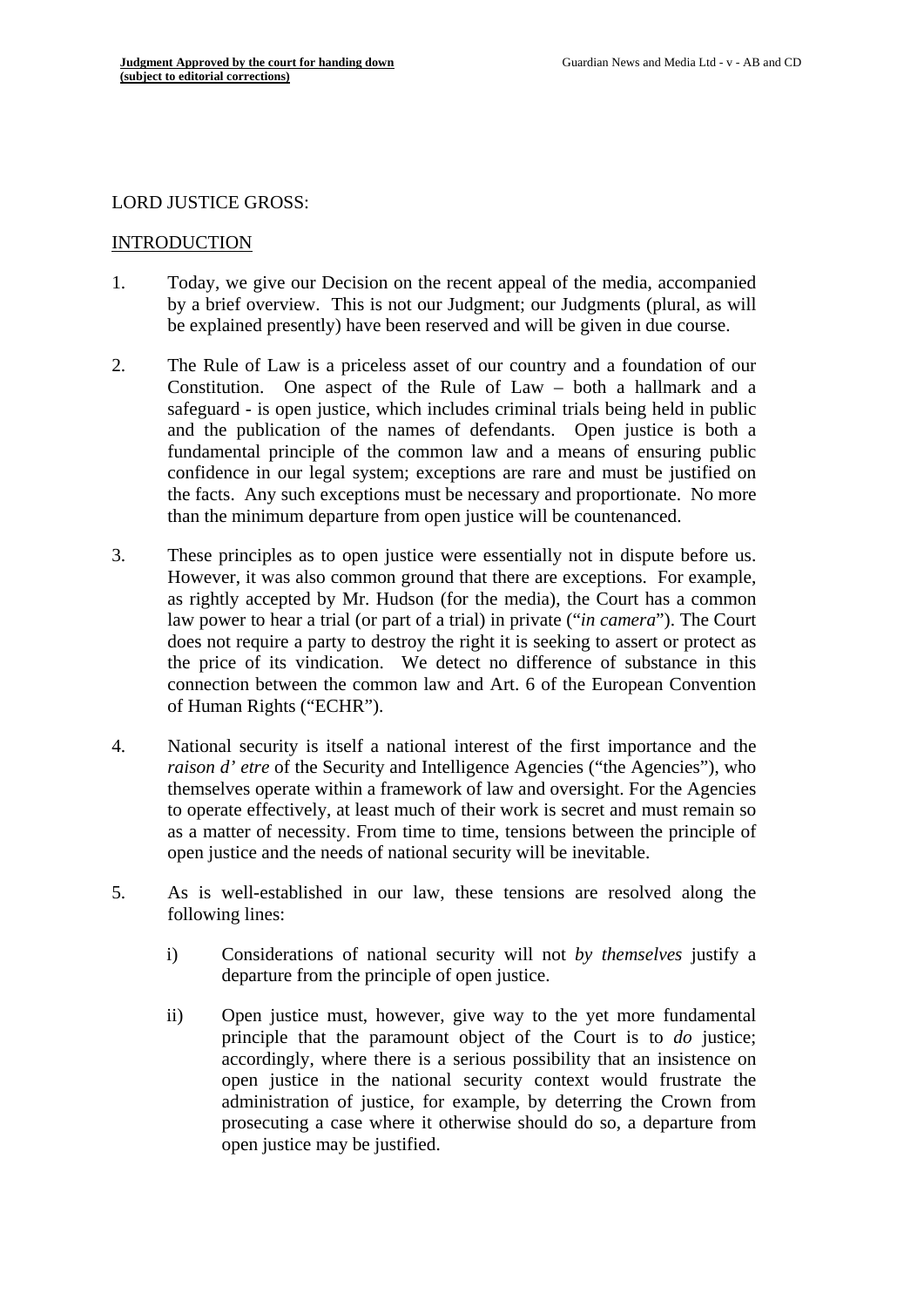iii) The question of whether to give effect to a Ministerial Certificate (asserting, for instance, the need for privacy) such as those relied upon by the Crown here is ultimately for the Court, not a Minister. However, in the field of national security, a Court will not lightly depart from the assessment made by a Minister.

#### PROCEDURAL HISTORY

- 6. The Defendants, for the moment AB and CD, face the following charges:
	- i) AB is charged with an offence contrary to s. 5, Terrorism Act 2006 ("TA 2006", preparation of terrorist acts) and an offence contrary to s.58, Terrorism Act 2000 ("TA 2000", collection of information).
	- ii) CD is charged with an offence contrary to s.58 TA 2000 (collection of information) and an offence contrary to s.4, Identity Documents Act 2010 ("IDA 2010", possession of false identity documents etc with improper intention).
- 7. By order dated 19<sup>th</sup> May, 2014 ("the order"). Nicol J ruled:
	- i) The entirety of the criminal trial of the Defendants should be in private (i.e., with the public and media excluded) and the publication of reports of the trial be prohibited.
	- ii) The names and identities of the Defendants should be withheld from the public and publication of their names/identities in connection with the proceedings be prohibited.
	- iii) The publication of reports of the hearing in open court on  $19<sup>th</sup>$  May, 2014 and the open judgment handed down on that day be postponed until the conclusion of the trial or further order.

The order was made by Nicol J pursuant to his common law powers, together with those contained in s.11 and s.4(2) of the Contempt of Court Act 1981 ("the CCA 1981").

- 8. Pursuant to s.159, Criminal Justice Act 1988 ("the CJA 1988"), the Applicants (for convenience, "the media") sought leave to appeal from the order and contended that it be set aside. We treated the hearing as if it were the hearing of the substantive appeal and formally give leave. We make it plain that we have not treated the hearing as a review of the decision of Nicol J but have instead come to an independent conclusion on the material placed before us.
- 9. The matter is urgent as the criminal trial is due to commence on Monday  $16<sup>th</sup>$ June at the Central Criminal Court. Accordingly, in the course of the hearing before us on the  $4<sup>th</sup>$  June, we indicated that we would give our Decision as soon as possible, with fully reasoned Judgments to follow in due course. The present document contains our Decision.
- 10. So far as concerns the procedure followed, Nicol J was dealing with an application by the Crown that the trial should be held in private in its entirety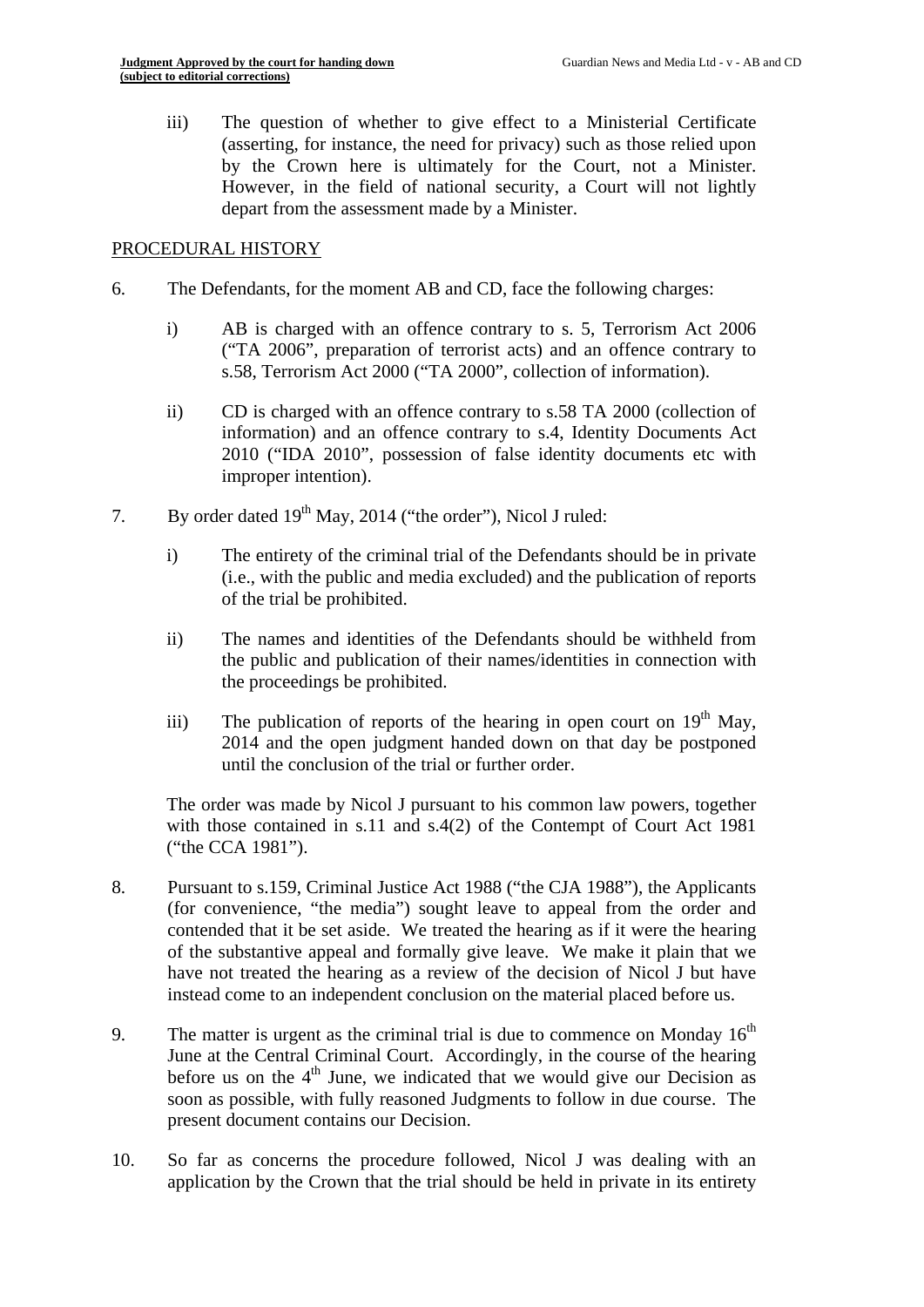and that the Defendants should be anonymous. That application was supported by Certificates ("the Certificates"), setting out the reasons relied on in support, signed by the Secretary of State for the Home Department ("SSHD") and the Secretary of State for Foreign and Commonwealth Affairs ("SSFCA"). Further material was provided in Schedules to the Certificates ("the Schedules"). The Certificates but not the Schedules were provided to the Defendants and their legal representative and to the legal representatives of the media, on terms as to confidentiality.

- 11. The Judge heard part of the application in open court. He then heard part of the application in private, i.e., in the presence of the Defendants, their legal representatives and the media's legal representatives. All had access to secret material relied upon in support of the application. Finally, the Judge considered further material in the absence of all except the Prosecution ("the *ex parte* hearing").
- 12. We followed the same course i.e., part of the hearing in open Court, part of the hearing in private and part (a very small part) *ex parte*. With regard to the last-mentioned (*ex parte*) part of the hearing, we rejected an argument advanced by Mr. Hudson that, unlike Nicol J, we were not entitled to have regard to such material. When we come to produce our full Judgments, there will be an Open Judgment, a Private Judgment and an *Ex Parte* Judgment.

# THE PRINCIPAL ISSUES

- 13. We turn to our conclusions on the principal Issues, namely:
	- i) Issue (I): Trial *in camera*;
	- ii) Issue (II): Anonymisation of the Defendants;
	- iii) Issue (III): S.4(2), CCA 1981.

### ISSUE (I): TRIAL *IN CAMERA*

- 14. This case is exceptional. We are persuaded on the evidence before us that there is a significant risk – at the very least, a serious possibility – that the administration of justice would be frustrated were the trial to be conducted in open Court; for what appears to be good reason on the material we have seen, the Crown might be deterred from continuing with the prosecution. We are also of the clear view that in this case it is unreal to contemplate a split trial – with the core of the trial being split into open and *in camera* hearings. In our judgment, as a matter of necessity, the core of the trial must be heard *in camera.* Our reasons will be elaborated upon in our Judgments in due course.
- 15. It is important to underline that a defendant's rights are unchanged whether a criminal trial is heard in open court or in camera and whether or not the proceedings may be reported by the media.
- 16. As already underlined, no departure from the principle of open justice must be greater than necessary. While we are driven to conclude that the core of the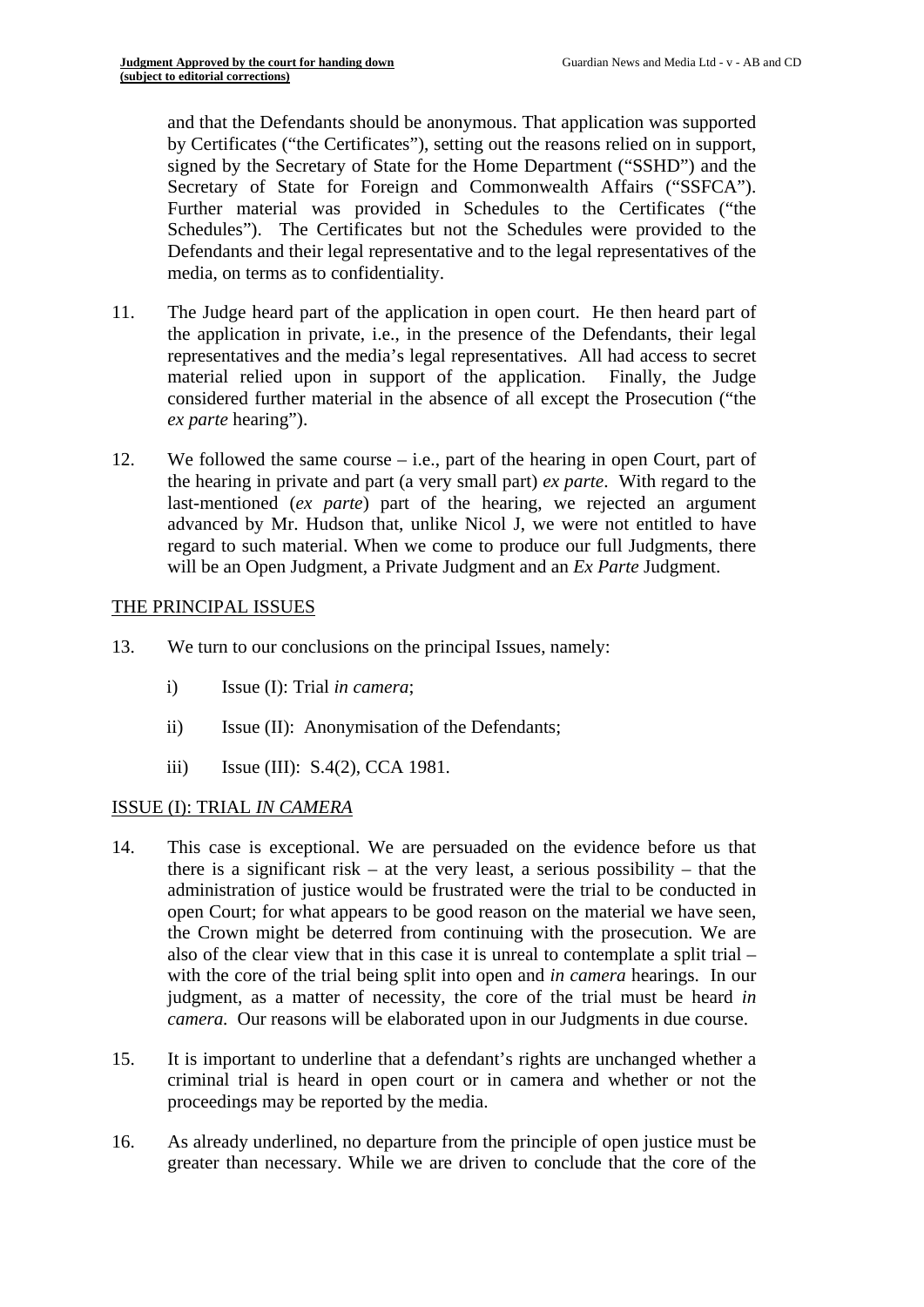trial must be *in camera*, on the material before us, we are not persuaded that there would be a risk to the administration of justice were the following elements of the trial heard in open Court:

- i) Swearing in of the jury.
- ii) Reading the charges to the Jury.
- iii) At least a part of the Judge's introductory remarks to the Jury.
- iv) At least a part of the Prosecution opening.
- v) The verdicts.
- vi) If any convictions result, sentencing (subject to any further argument before the trial Judge as to the need for a confidential annexe).

Our Order should be drawn up accordingly.

- 17. There is, we underline, no dispute that a transcript of the proceedings will be kept, save in respect of a certain (few) discrete matters, thus far dealt with *ex parte*.
- 18. Further and importantly, we direct that the position as to publication is to be reviewed at the conclusion of the trial, thus permitting (if need be) a further application for leave to appeal under s.159, CJA 1988. For the avoidance of doubt, as trials are dynamic processes, our order does not preclude a review by the Crown and the Judge in the course of the trial, in the event of a substantial change of circumstances.
- 19. Still further, as we understand it, one issue canvassed before the Judge in open Court was whether a small number of "accredited journalists" might be invited to attend the bulk of the trial (subject to being excluded when a small number of matters are discussed in accordance with the Certificates and the Crown's submissions), on terms which compelled confidentiality until review at the conclusion of the trial and any further order. Notably, this issue was raised in the Certificates and supported by the SSHD and SSFCA. The Judge was not persuaded, essentially on grounds of practicality. We respectfully disagree. The arrangements can be agreed or can be dealt with in our Order, if need be, following further brief argument. Any breach would obviously carry the likelihood of severe sanctions and, as has been observed on previous occasions, reliance must be placed on the responsibility of the media. Further and in particular, any doubts with regard to policing are resolved by the fact that this is a proposal emanating from the SSHD and SSFCA and serving to minimise the extent of departure from the principle of open justice. While the terms may need refinement, for the assistance of the parties we indicate the following:
	- i) We have in mind a small number of accredited journalists ("the journalists") – drawn from the media parties to these proceedings.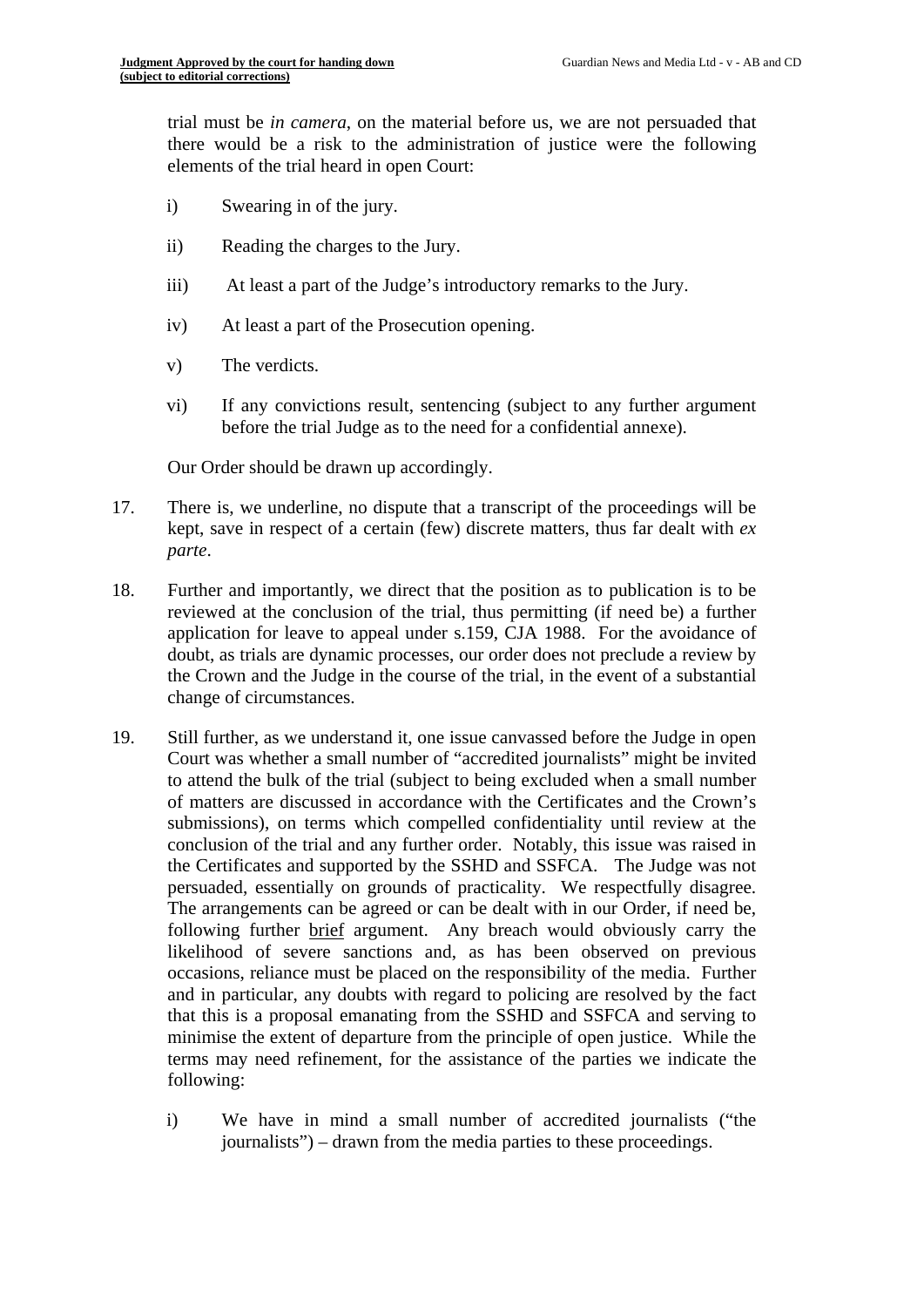- ii) Notes can be made (if the journalists so choose, given the availability of a transcript - see below) but cannot be taken away at the end of the day's or session's proceedings; they will be securely stored until the end of the trial.
- iii) A transcript of the proceedings (excluding the discrete *ex parte* areas) will be available for review at the conclusion of the proceedings in connection with any further consideration of publication.
- iv) An order should be "tailor made" to deal with this unusual situation; we were not persuaded that the matter could be encompassed within any order made simply under s.4(2) or s.11, CCA 1981.

# ISSUE (II): ANONYMISATION OF THE DEFENDANTS

- 20. This issue is to be approached on the footing that the core of the trial is to be conducted *in camera*, as set out above. On this footing, we are not persuaded, on the material before us, that there is a risk to the administration of justice warranting anonymisation of the Defendants; nor do we think that, properly understood, the Crown's material supported that outcome, provided the bulk of the trial was *in camera*. In this regard, we respectfully part company with the Judge and permit the Defendants to be named. We shall expand on these reasons in the Judgments to come. For completeness, we regard the preservation of flexibility until the conclusion of the trial as an inadequate foundation upon which to base this significant departure from the principle of open justice in the absence of a clear justification at this stage.
- 21. We add only this. We express grave concern as to the cumulative effects of (1) holding a criminal trial *in camera* and (2) anonymising the defendants. We find it difficult to conceive of a situation where both departures from open justice will be justified. Suffice to say, we are not persuaded of any such justification in the present case.

### ISSUE (III): S.4(2), CCA 1981

- 22. *The hearing before us:* For the duration of the hearing before us, we "held the ring" by imposing an order until s.4(2), CCA 1981. At the conclusion of the hearing, we indicated that the order would not be continued in respect of hearing in open Court before us on the  $4<sup>th</sup>$  June. We could not see any good reason to postpone publication of any open part of that hearing. The effect of our order is that the ordinary reporting restrictions applying to appeals from preparatory hearings (strictly so called) should not apply to the extent that anything said in the open hearing before us could be reported: see, s.37(4), Criminal Procedure and Investigations Act 1996 ("CPIA 1996").
- 23. *The hearing before Nicol J on the 19<sup>th</sup> May:* We are likewise not persuaded of the justification for a s.4(2) order in respect of that part of the  $19<sup>th</sup>$  May hearing before Nicol J which took place in open Court and the open judgment given by the Judge on that day. That said, we underline that the hearing before Nicol J was a preparatory hearing and therefore subject to reporting restrictions contained in s.37, CPIA 1996. The media's success in this regard